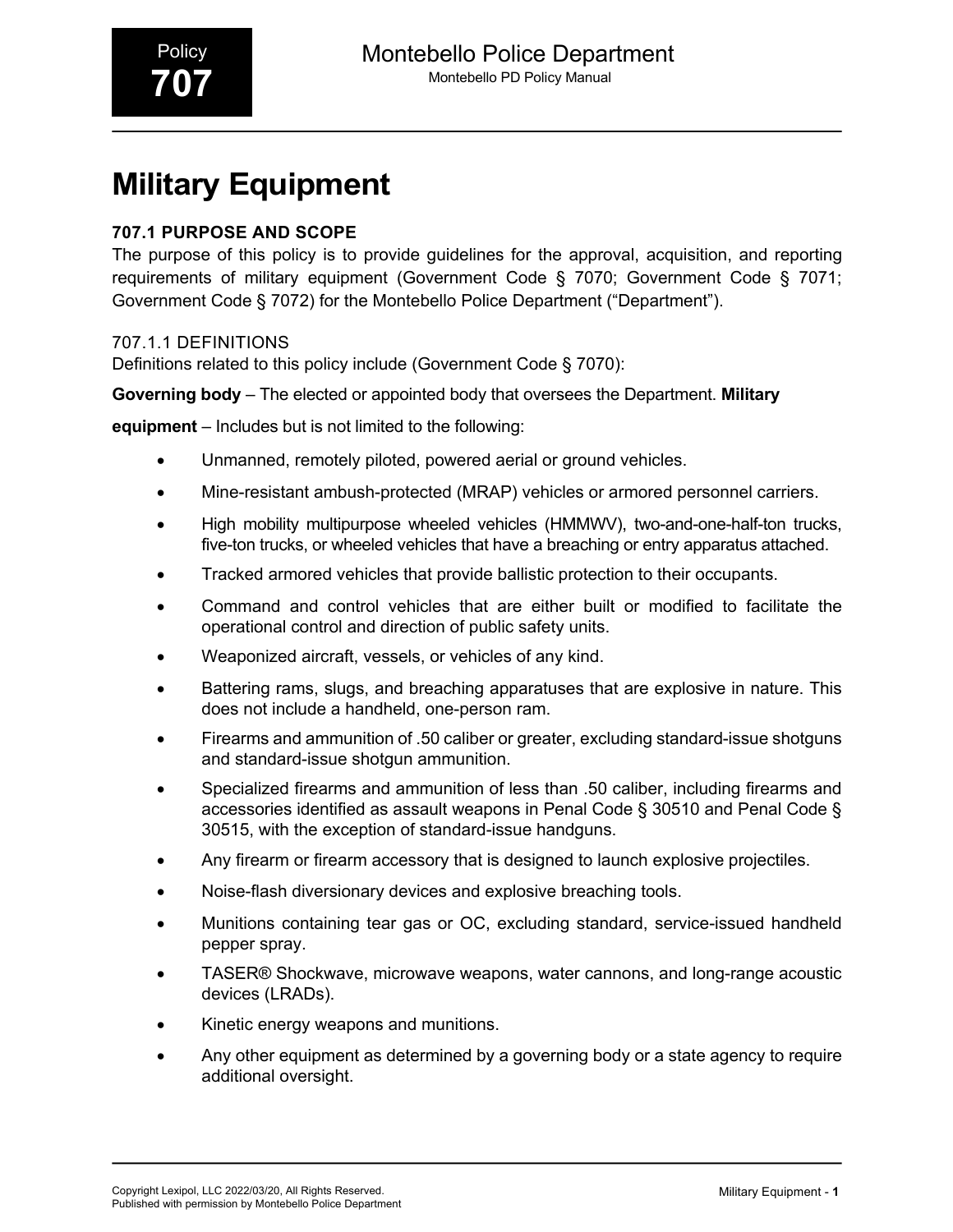# Montebello Police Department

Montebello PD Policy Manual

#### *Military Equipment*

#### **707.2 POLICY**

It is the policy of the Montebello Police Department that members of this Department comply with the provisions of Government Code § 7071 with respect to military equipment.

#### **707.3 MILITARY EQUIPMENT COORDINATOR**

The Chief of Police should designate a member of this Department to act as the military equipment coordinator. The responsibilities of the military equipment coordinator include but are not limited to:

- (a) Acting as liaison to the governing body for matters related to the requirements of this policy.
- (b) Identifying Department equipment that qualifies as military equipment in the current possession of the Department, or the equipment the Department intends to acquire that requires approval by the governing body.
- (c) Conducting an inventory of all military equipment at least annually.
- (d) Collaborating with any allied agency that may use military equipment within the jurisdiction of Montebello Police Department (Government Code § 7071).
- (e) Preparing for, scheduling, and coordinating the annual community engagement meeting to include:
	- 1. Publicizing the details of the meeting.
	- 2. Preparing for public questions regarding the [department/office]'s funding, acquisition, and use of equipment.
- (f) Preparing the annual military equipment report for submission to the Chief of Police and ensuring that the report is made available on the Department website (Government Code § 7072).
- (g) Establishing the procedure for a person to register a complaint or concern, or how that person may submit a question about the use of a type of military equipment, and how the Department will respond in a timely manner.

#### **707.4 MILITARY EQUIPMENT INVENTORY**

The following constitutes a list of qualifying equipment for the Department:

• The Montebello Police Department does not currently have any "Military Equipment" that is prohibited or controlled by the Federal Defense Logistics Agency per CA Government Code 7070(c)(16).

#### **707.5 APPROVAL**

The Chief of Police or the authorized designee shall obtain approval from the governing body by way of an ordinance adopting the military equipment policy. As part of the approval process, the